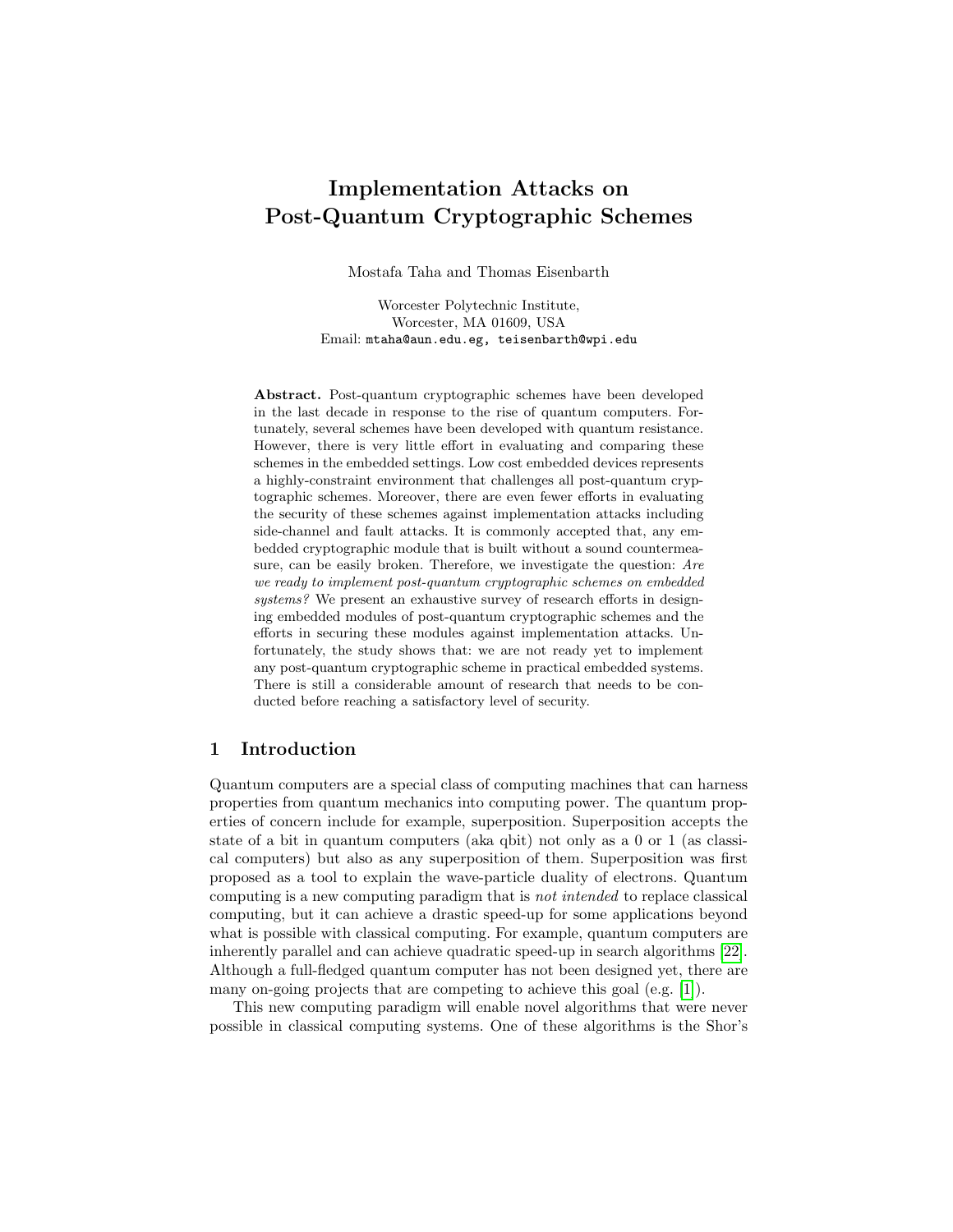algorithm, which can solve the integer factorization problem in polynomial time, i.e. it can break most of the current public-key cryptographic schemes, jeopardizing the public key infrastructure that the web infrastructure relies on. In other words, once a reasonably-sized quantum computer is demonstrated, all security protocols must be updated to phase-out RSA, DSA, ECC and more. In response, the cryptographic community developed new public-key cryptographic schemes with quantum resistance. The new schemes depend on other hard problems (as discussed in the remaining sections) that are believed to remain difficult even in the presence of quantum computers. Although the inherent parallelism of quantum computers will reduce the computation-time of brute force attacks, this threat can be alleviated by increasing the security level of the cryptographic scheme (e.g. from 128 bits to 256 bits).

However, these new cryptographic schemes cannot be implemented in embedded systems unless they are protected against implementation attacks. Implementation attacks refers to the ability of an attacker to break a cryptographic module by exploiting vulnerabilities in the underlying implementation (e.g. sidechannel attacks), rather than the mathematical structure. For example, sidechannel attacks harvest information leaked through power, electromagnetic emanation, or execution time to break the cryptographic scheme [\[35\]](#page-11-1). Also, the attacker can maliciously inject faults into the cryptographic module and study the faulty output, which can reveal some information about the secret key (aka fault attacks) [\[7\]](#page-10-0). It is accepted in the cryptographic community that, any implementation that is not protected against implementation attacks can easily be broken. Hence, the current critical question is: Are we ready to implement post-quantum cryptographic schemes on embedded systems?

In this paper, we try to answer this question. In Section [2,](#page-1-0) we start with a brief introduction to side-channel analysis and fault attacks. Then, we study the different categories of post-quantum cryptography namely, code-based, hashbased , lattice-based, and Multivariate cryptography. In each category, we briefly review the cryptographic hard problem used and a sample scenario for its usage. Also, we review the stable cryptographic algorithms in each category. Then, we study the current implementation attacks and the efforts in designing secure implementation. We conclude each section with the remaining open research problems. Finally, Section [7](#page-9-1) gives the overall conclusion. Unfortunately, the study shows that: we are not ready yet to implement any post-quantum cryptographic schemes in practical embedded systems. There is still a considerable amount of research that needs to be conduct before reaching a satisfactory level of security.

### <span id="page-1-0"></span>2 Background

Classical cryptography protects the secret key from adversaries with access to the input (plaintext) and/or the output (ciphertext) of an encryption process. On the other hand, implementation attacks enable the adversary to acquire extra knowledge about the secret key by harvesting information leaked from the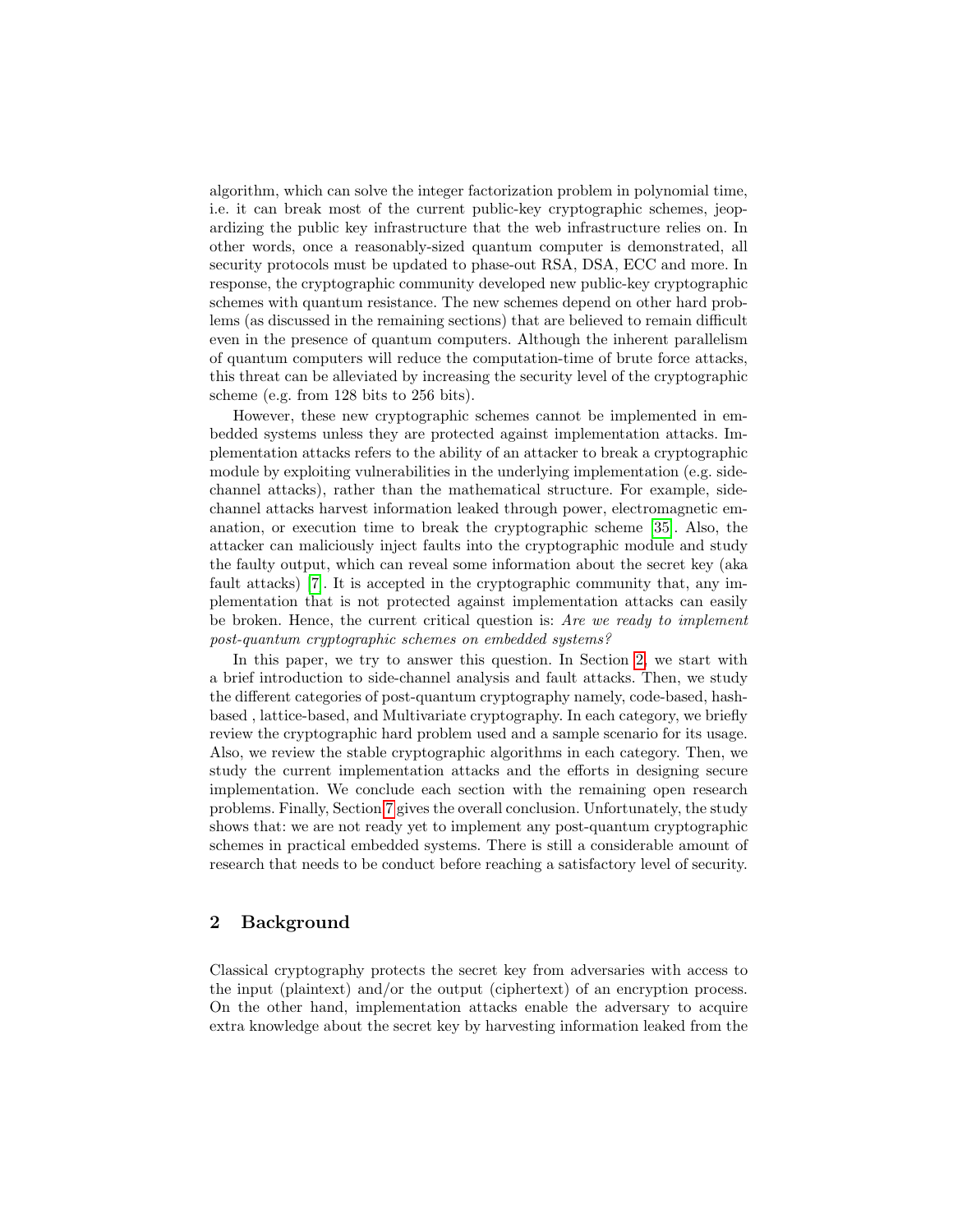cryptographic module itself during operation. In this section, we will review the most practical implementation attacks, side-channel analysis and fault attacks.

#### 2.1 Side-Channel Analysis

Side-channel analysis (SCA) is a passive attack where the adversary can harvest information from power consumption, electromagnetic radiation, execution time, and more. The instantaneous value of each of these sources depends on the data being processed within the module, which in-turn depends on the secret key. SCA is a major security threat because power leakage (for example) gives localized information about every single operation within the cryptographic algorithm, hence the attacker can target the first or last operation to focus exclusively on small parts of the secret key (sub-key). Therefore, increasing the security level (size of the key) of a cryptographic scheme does not prevent SCA because each sub-key can be recovered individually.

SCA can be mounted using only one leakage trace (or the average of many leakage traces collected with the same inputs), which is known as Simple Power Analysis (SPA). Protection against SPA attacks can be done by preventing datadependent branches and increasing the noise level. SCA can also be mounted by combining information from many leakage traces collected at different inputs, which is known as Differential Power Analysis (DPA). DPA, which is the more serious threat, works in the following steps:

- 1. Select a sensitive variable within the algorithm. A sensitive variable is an intermediate variable within the cryptographic algorithm that depends on both the key (typically only 8 bits or less) and known inputs or outputs (plaintext or ciphertext).
- 2. Collect the leakage observation (power consumption) of the cryptographic module while processing many different inputs.
- 3. At the same inputs, compute values of the sensitive variable assuming all key hypotheses.
- 4. Convert values into hypothetical power consumption using a leakage model.
- 5. Compare the hypothetical power consumption to the actual one searching for the key that leads to the best match.

The leakage (power) model can be approximated by simplifying models such as Hamming weight of the value, which is suitable for processors, or the Hamming distance between two consecutive register states, which is suitable for hardware modules. Profiling attacks improve over this approach by accurately estimating the leakage model from a cloned device. Also, the power model can be extracted on-the-fly from the collected traces themselves, as done e.g. in collision attacks [\[41\]](#page-12-0). The comparison done in the final step can be done with correlation coefficient, mutual information, or comparison of statistical moments. A cryptographic module is vulnerable to DPA attacks if the following conditions are met:

1. Attacker can predict the value of the sensitive variable.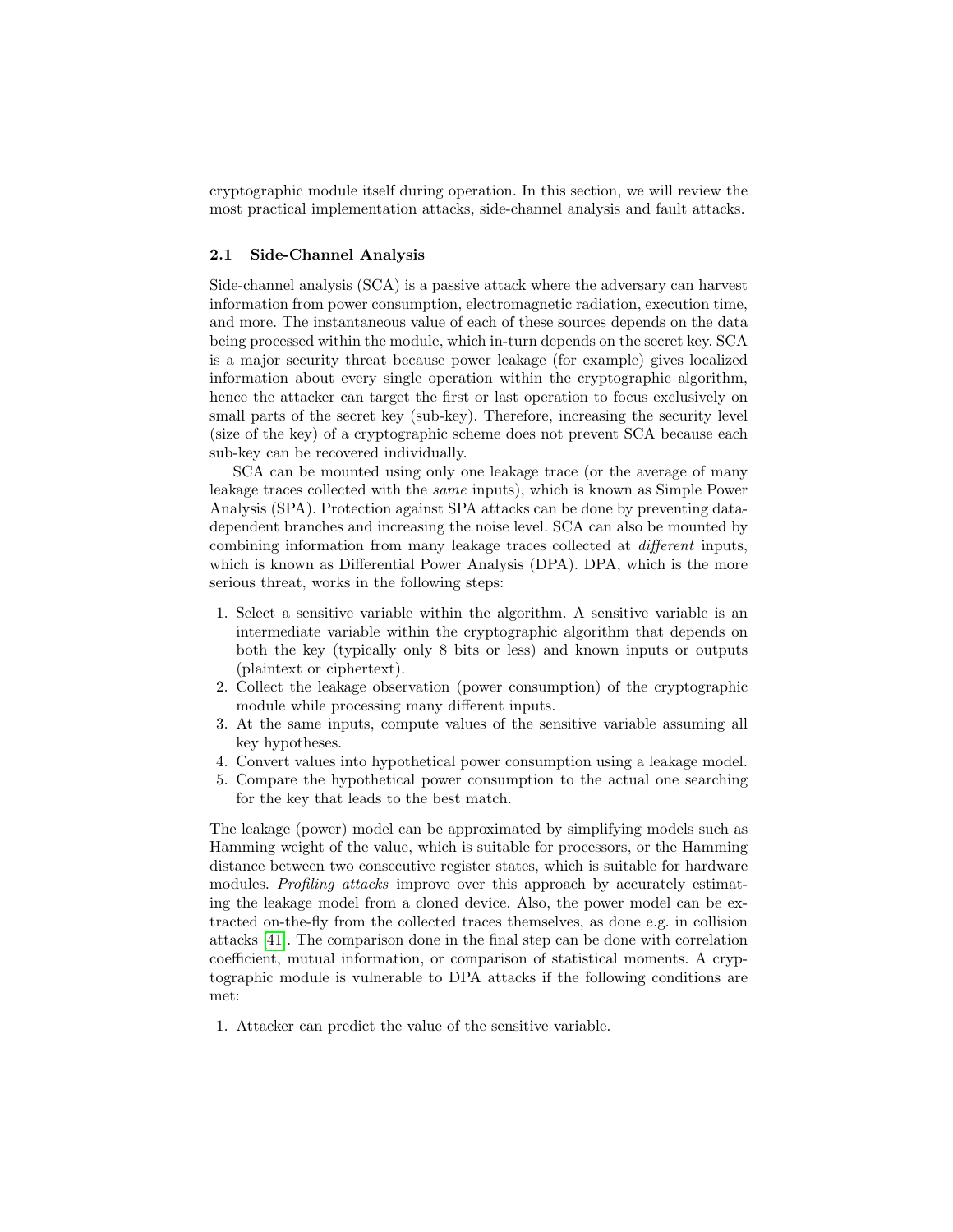- 2. The value of the sensitive variable affects the leakage in a somewhat predictable way.
- 3. Information from several observations can be combined.

Countermeasures against DPA attacks fall into three categories. Each category breaks one of the aforementioned conditions as follows:

- 1. Masking: A random variable can be generated on-board to randomize the input and all the computations. Randomness should be removed only at the end of computation. This should prevent the attacker from correctly predicting the intermediate variables.
- 2. Hiding: A redundant module can be designed on-board to process the complement of the input, so that the system power consumption is kept constant. Also, the order of program execution can be randomized where there is no data dependency (shuffling). A third method is to design an on-board noise generator. The goal of these tools is to minimize the signal-to-noise ratio within the trace, which limits the effect of intermediate variables on power leakage.
- 3. Leakage Resiliency: A key-updating mechanism can be used to limit the life-time of any key to only few cryptographic operations.

#### 2.2 Fault Analysis

Fault analysis is an active implementation attack. In case of a computation fault, the output will be wrong and in some way, it should also be random. Unfortunately, faults can be maliciously injected into specific operations so that, the faulty output carries some information about the secret key. Faults injection can be targeted in the spatial dimension (a selected location) using a laser or a focused ion beam. Also, faults can be targeted in the temporal dimension (clockcycle) by reducing the supply voltage and/or increasing the operating frequency.

There are two categories of fault analysis attacks. First, the faulty output(s) can be analyzed against the correct one with mathematical techniques for cryptanalysis. Typically, there is only one key that can change the output to follow the monitored behavior. Conditions for a successful fault attack within this category depend on the cryptographic algorithm itself. The second category of fault attacks isfault sensitivity analysis [\[34\]](#page-11-2). Here, the operating frequency (for example) can be gradually increased to the point where fault occurs. The exact point where fault occurs depend on the data-being processed. Hence, the techniques of this category are very similar to DPA attacks. Also, fault sensitivity analysis does not require the exact value of the faulty output. Knowledge that a fault occurred is sufficient to mount such attacks.

Protection against fault attacks follows two methodologies: prevention and detection. A cryptographic module can be designed with inherent fault prevention techniques similar to embedded systems in highly-faulty environments (e.g. space shuttles). Also, cryptographic module can be enforced with fault detection mechanisms, e.g. computing the same result twice and compare them. Once a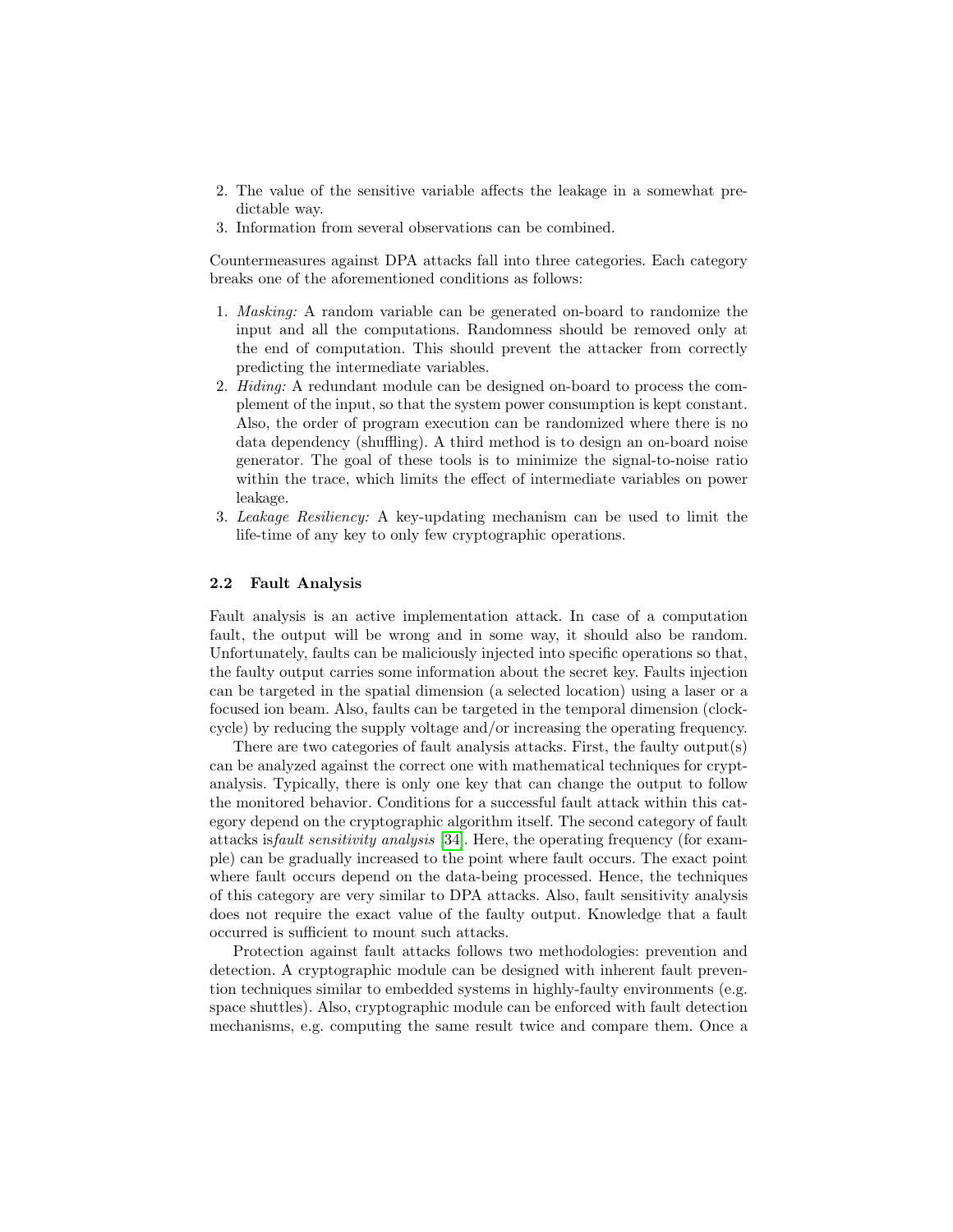fault is detected, the module can deliver a random output that is not related to the data being processed, or protect the key by other means.

The remaining sections summarize the research efforts in analyzing postquantum cryptographic schemes against implementation attacks. We also provide an overview of all the cryptographic modules that are designed with protection against these attacks.

## 3 Code-based Cryptography

Code-based cryptographic systems depend on the hardness of correcting a codeword following a random error-correcting code. The concept is that, the secretkey owner (Alice) selects an error-correcting code and publishes a randomlooking version of that code as her public-key. In one realization, messages are treated as codewords, multiplied by the public-key, and augmented by random noise, so that only the secret key holder knowing the correct code can recover the correct codeword. This concept is used by The McEliece encryption scheme [\[36\]](#page-11-3). Alternatively, the codewords can be chosen at random, and the message can be added as noise, as done in the Niederreiter PKC [\[42\]](#page-12-1).

The first code-based public-key cryptosystem was proposed my McEliece [\[36\]](#page-11-3) using binary Goppa code. Thereafter, almost every error-correcting code has been tested in this cryptographic setting and, unfortunately, they all failed to achieve sound cryptographic properties except the original proposal of Goppa codes and the Moderate-Density Parity-Check codes (MDPC) [\[39\]](#page-11-4). The core idea of using error-correcting codes as a trapdoor one-way function has been further developed into other public key encryption schemes [\[42\]](#page-12-1), signature schemes [\[12\]](#page-10-1), identification schemes [\[50,](#page-12-2)[58\]](#page-12-3), random number generators [\[19\]](#page-10-2), as well as stream ciphers [\[20\]](#page-10-3) and hash functions [\[3\]](#page-9-2).

Code-based cryptosystems are not currently popular due to the large size of their public keys, e.g. 32,768 bits using Goppa codes [\[38\]](#page-11-5) or 9,857 bits using MDPC [\[39\]](#page-11-4), compared to 3072 bits for RSA or 256 bits for ECC, all at 128-bits of security. However, once the cryptographic structure of RSA/ECC breaks due to the rise of quantum computers, Code-based cryptosystems will be an interesting alternative.

#### 3.1 Current Attacks

Side-channel analysis can be used to recover the secret key by monitoring the decryption (aka decoding) process done by Alice, as it involves the use of the original, un-randomized version of the code. In this section, we review available implementation attacks against McEliece cryptosystem.

SCA of decoding of Goppa codes The most widely used decoding scheme for Goppa codes is the Patterson algorithm [\[44\]](#page-12-4). The first timing attack against the PC implementation of Patterson algorithm was reported in [\[54\]](#page-12-5). This attack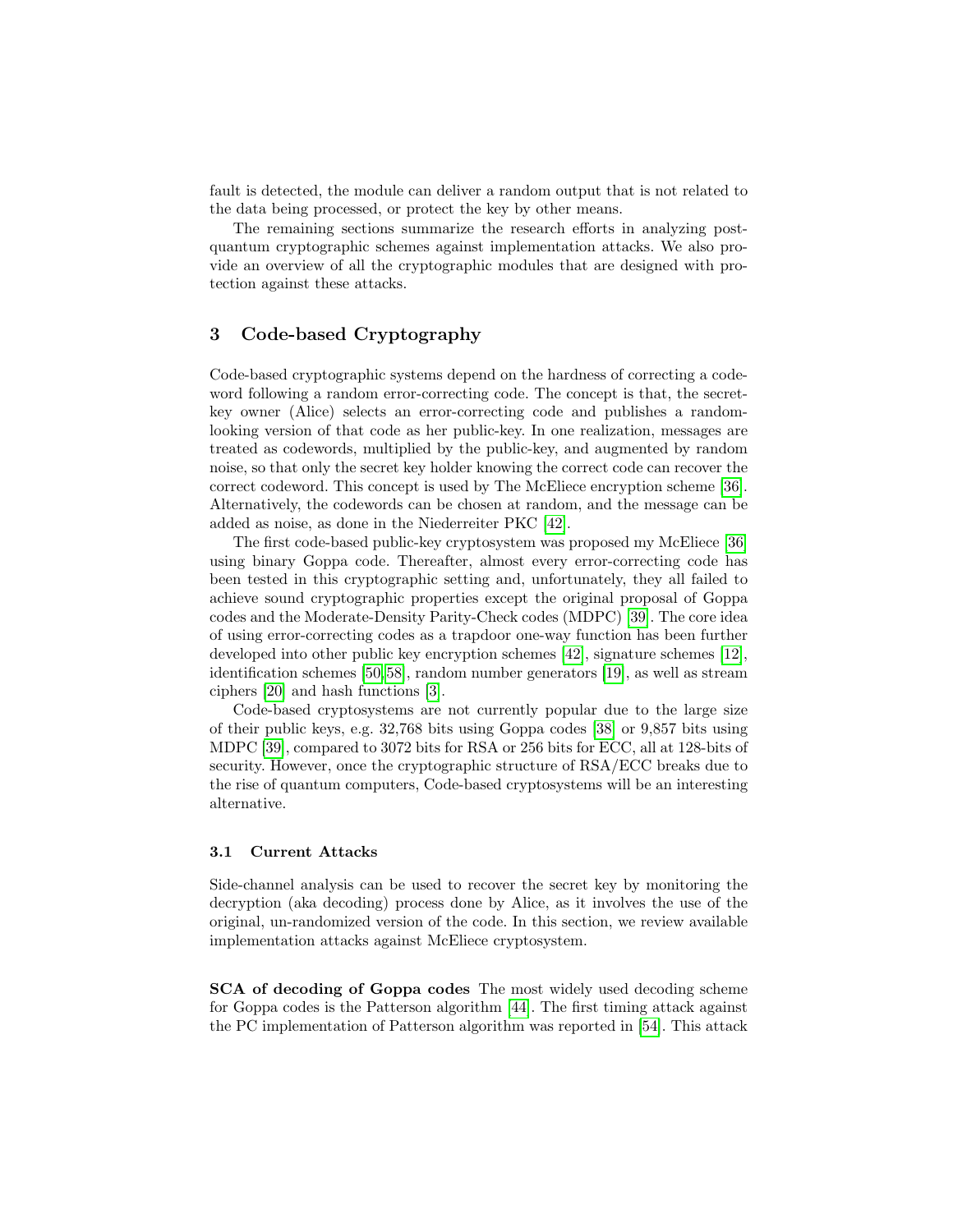targeted computing the error locator polynomial as part of the Patterson decoding algorithm hence, they could successfully reveal the encrypted message but not the secret key. The attack was improved in [\[4,](#page-10-4) [47\]](#page-12-6) and tested against FPGA platforms. Also, the attack was extended to target the homomorphic properties of other cryptosystems that has similar structure to McEliece [\[52\]](#page-12-7). Further analysis of the Patterson decoding algorithm lead to more serious attacks that can recover the secret key of a PC implementation [\[51,](#page-12-8) [53\]](#page-12-9).

The first power attack against McEliece cryptosystems was proposed in [\[24\]](#page-11-6). Power attacks could only be investigated after implementing McEliece on a lowcost microcontroller as the one reported in [\[16\]](#page-10-5). This attack could completely recover the secret key. As a countermeasure, they suggested to use a mix of shuffling and boolean masking as a countermeasure, however they did not propose a complete solution. Later, another power attack was proposed in [\[40\]](#page-11-7) with fewer assumptions on the underlying implementation. However, the attack can only reveal the encrypted message but not the secret key. This attack was successfully tested against an FPGA implementation [\[48\]](#page-12-10).

In fact, demonstrating a successful power attack against the Patterson decoding algorithm shows that, all the previous modules that are protected against time attacks are still vulnerable to power attack. The reason is that, the information leakage through time and power are orthogonal to each other. Protecting against one attack does not guarantee protection against the other because, even if the execution time is fixed, the power consumption may still depend on sensitive information.

SCA of the decoding of MDPC codes Very recently, MDPC codes was proposed as a promising candidate to replace Goppa codes for using public-key of a smaller size (especially in the quasi-cyclic form) [\[39\]](#page-11-4). Decoding of MDPC codes is typically done by variants of the bit-flipping algorithms [\[21\]](#page-10-6). A lightweight implementation of McEliece with MDPC codes on a low-cost microcontroller was proposed in [\[25\]](#page-11-8). This implementation was targeted by simple power and timing attacks, and hence a better implementation was proposed with equalized execution time [\[61\]](#page-13-0). Then, an FPGA implementation with improved performance was proposed in [\[60\]](#page-13-1). Again, this realization was attacked with differential power analysis by harvesting information from many different traces against the same secret key in [\[11\]](#page-10-7). In fact, this attack was the first differential analysis to be reported against any McEliece implementation.

Fault attacks In general, code-based cryptographic cryptosystems are heavily resistant against fault attacks due to the inherent error correction capability. It was shown that, decoding may lead to a wrong message, but generally, no secret information is revealed [\[10\]](#page-10-8). However, this does not ensure that faulting the control part of an implementation might not result in information loss. To date, code-based cryptographic cryptosystems have not been tested against fault sensitivity attacks.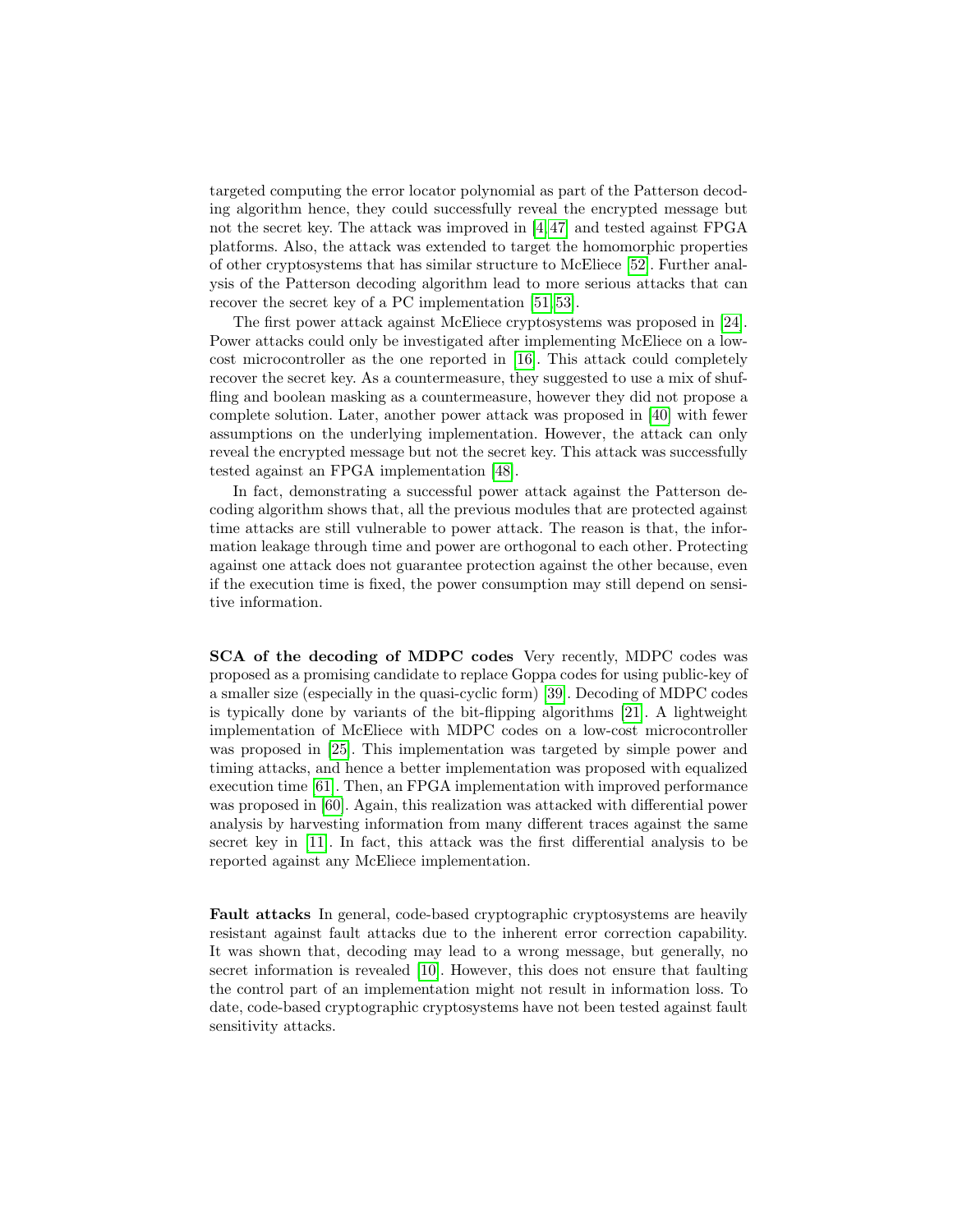#### 3.2 Open Research Problems

Table [1](#page-6-0) shows an exhaustive summary, to the best of our knowledge, of the current studies. Although a considerable amount of research has investigated

<span id="page-6-0"></span>Table 1. Available studies in the implementation security of McEliece

| Code  | Time                     | Power        | Faults |
|-------|--------------------------|--------------|--------|
| Goppa | PC $[4, 51, 52, 53, 54]$ | $\mu$ C [24] | [10]   |
|       | FPGA [47]                | FPGA [40]    |        |
| MDPC  | $\mu$ C [61]             | FPGA [11]    |        |

side-channel properties of the McEliece cryptosystems, the research in this direction is still in its infancy. Please note that, any embedded product needs to be protected against timing, power and fault attacks before being deployed.

## 4 Hash-based Cryptography

Hash-based digital signature schemes have been studied since 1979. The original proposal was for hash-based one-time signatures by Lamport [\[33\]](#page-11-9), and the subsequent extension to many-time signatures known as Merkle Hash-trees [\[37\]](#page-11-10). These schemes have security proofs that usually rely on the collision resistance of the underlying hash function. Hence, by choosing an appropriate hash function, Hash-based signature schemes become a natural candidate for a world with quantum computers.

Hash-based signatures can perform well in terms of computation time. Implementations of hash-based signatures have been proposed in detail, for PCs as well as embedded processors [\[5,](#page-10-9) [17,](#page-10-10) [28\]](#page-11-11). All designs rely heavily on the performance of the underlying hash function.

#### 4.1 Current Attacks and Open Research Problems

The probably biggest drawback of hash-based signatures is the rather high signature length. A common optimization to reduce signature length is the Winternitz optimization [\[15\]](#page-10-11), with further improvements in [\[27\]](#page-11-12). Other drawbacks, such as limited number of signatures have been addressed by several works [\[9,](#page-10-12)[28\]](#page-11-11), as has the stateful design, just recently, in [\[5\]](#page-10-9).

There is only very limited work with respect to side-channel analysis. One exception is the study in [\[17\]](#page-10-10), which claims strong leakage resiliency to DPA-like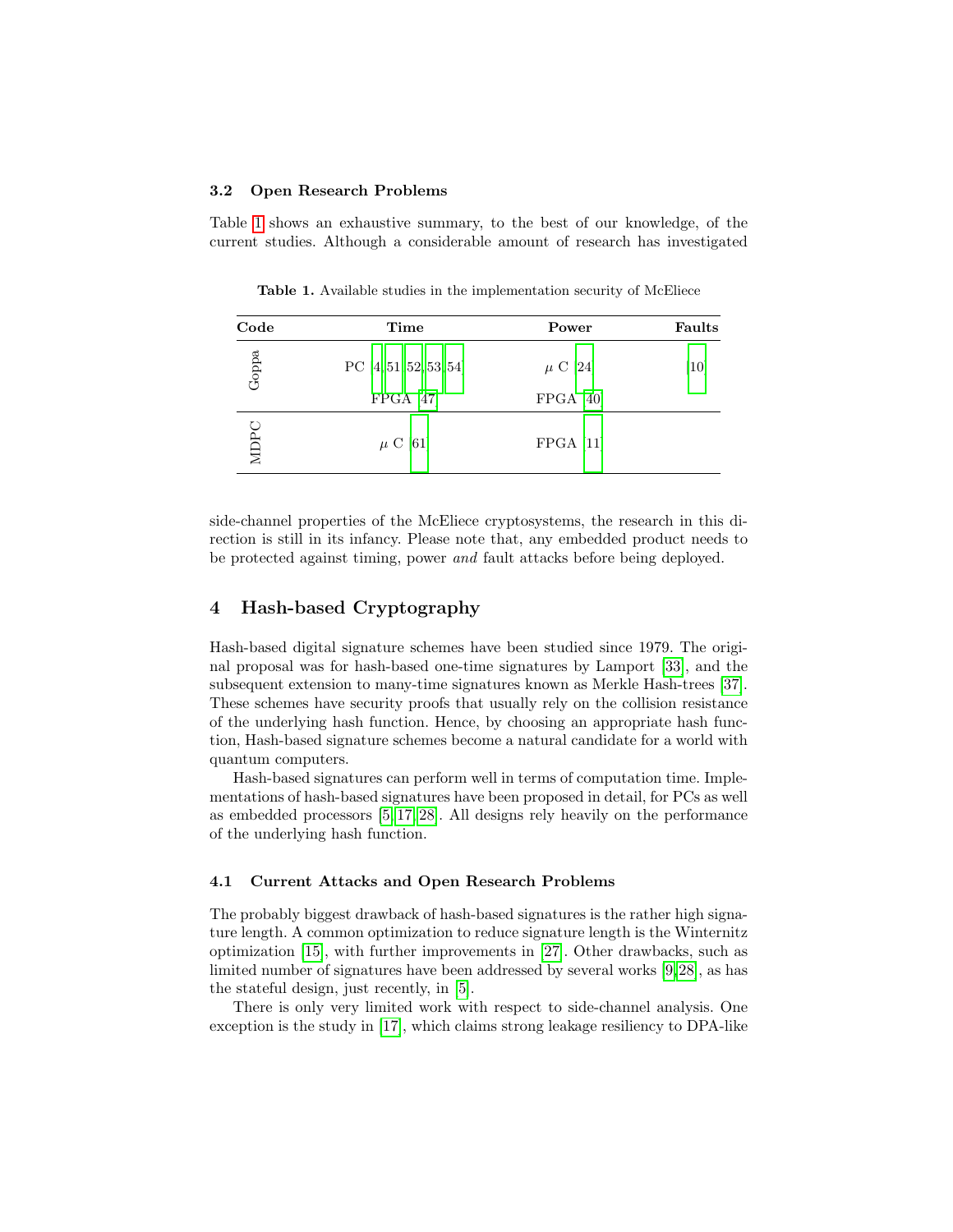attacks, since individual one-time signature keys are ideally used only once. In practice, they are used slightly more frequently, the number is nevertheless limited, giving these signatures a huge advantage over prevailing signature schemes. No work on fault attacks or SPA has been performed that is specific to Hashbased schemes. However, since the security of the schemes always depends of that of the underlying hash function, any implementation attack on such an implementation might have impact of the signature scheme invoking it. Many hashing functions have been studied against implementation attack. For instance, the next standard for secure hashing functions SHA-3 has been investigated in both embedded software [\[55\]](#page-12-11), and hardware [\[45\]](#page-12-12). Embedded implementation of SHA-3 supported with SCA-countermeasure following the masking principle was proposed in [\[6\]](#page-10-13). Another protected implementation that follows the leakage resiliency princible was proposed in [\[56\]](#page-12-13).

To date, there are no hash-based public key encryption schemes. This has been an open research problem for a long time.

# 5 Lattice-based Cryptography

Lattice, as used in cryptography, is the group of points that can be expressed as integer coefficients of a set of basis vectors. A 2-D lattice can be geometrically expressed as a tile of any regular shape. Although a lattice is fully defined by its basis vectors, there are an infinite number of different basis vectors that can express the same lattice. Hence, given the basis vectors of a lattice, it is hard for an attacker to find the shortest (non-zero) vector in that lattice (i.e. the closest point to the origin of the lattice). This hard problem is known as the Shortest Vector Problem (SVP). There are many other related hard problems in lattices including the Closest Vector Problem (CVP), the Short Integer Solution (SIS) Problem and the Learning With Errors (LWE) Problem. Lattices have been developed extensively in the last decade with complete proposals in publickey encryption, digital signatures, and fully homomorphic encryption. The most promising samples of lattice-based cryptography are NTRU [\[26\]](#page-11-13) and variants of the LWE [\[46\]](#page-12-14).

#### 5.1 Current Attacks and Open Research Problems

Table [2](#page-8-0) shows an exhaustive summary, to the best of our knowledge, of the current research efforts in the implementation security of lattice-based cryptographic schemes. Power attacks against the NTRU cryptosystems have been demonstrated in [\[2\]](#page-9-3) and [\[64\]](#page-13-2). Similar study in the context of body-area networks was proposed in [\[62\]](#page-13-3). Some ideas for designing a protected module were discussed in [\[62,](#page-13-3)[64\]](#page-13-2) however, with very limited details. Also, timing attacks against NTRU was proposed in [\[49\]](#page-12-15) and [\[59\]](#page-13-4). Fault attacks against the NTRU cryptosystems working in encryption and digital signatures were proposed in [\[31\]](#page-11-14) and [\[29\]](#page-11-15). Countermeasures against fault attacks were proposed in [\[30\]](#page-11-16).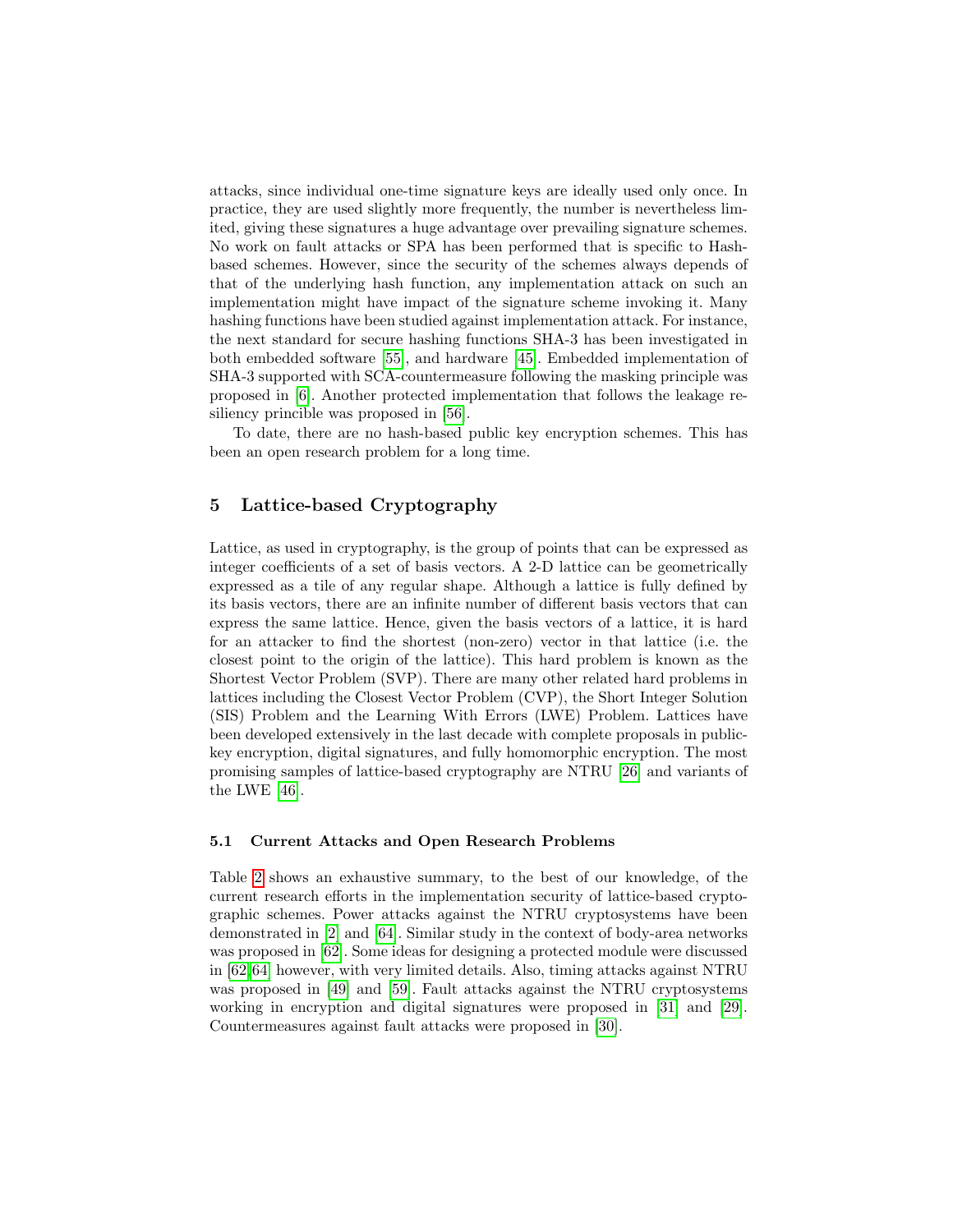NTRU is the only lattice-based cryptographic scheme that has been studied against implementation attacks. Still, to the best of our knowledge, there is no NTRU embedded design that has been proposed with adequate protection against differential power attacks.

<span id="page-8-0"></span>Table 2. Available studies in the implementation security of NTRU

| Code | Time     | Power       | Faults       |
|------|----------|-------------|--------------|
| RU   | [49, 59] | [2, 62, 64] | [29, 30, 31] |

### 6 Multivariate Cryptography

Multivariate cryptosystems depend on the hardness of solving a system of nonlinear (typically, quadratic) equations over a nite eld. The concept is that, the secret-key owner (Alice) selects a quadratic map  $\mathcal{F}$ , which can be easily and computationally efficient inverted. Then, she publishes a random-looking version of this map after multiplying with two invertible affine transformations  $\mathcal T$  and S, so that the public key is  $\mathcal{P} = \mathcal{T} \circ \mathcal{F} \circ \mathcal{S}$ .

As a public-key scheme, whoever wants to send Alice a message (say Bob), he represent the message as a vector x and computes the ciphertext  $y = \mathcal{P}(x)$ . To decrypt the message, Alice needs to solve the system of non-linear equations:

$$
\mathcal{P}(x') = y
$$

to find the message  $x'$ . Alice can easily solve this system for owning the three ingredient of  $P$ , where each of the ingredients is invertible. This can be done by computing  $y_1 = \mathcal{T}(y)$ ,  $y_2 = \mathcal{F}(y_1)$  then  $x' = \mathcal{S}(y_2)$ . However it is computationally hard for anyone else (Eve) to solve the system of equations as there is no efficient code to invert P.

Unfortunately, it turns out that it is difficult to hide the private ingredients while publishing the public key. Indeed, most public-key schemes built with multivariate quadratic polynomials are currently broken (e.g. [\[8,](#page-10-14) [18\]](#page-10-15)). However, Multivariate cryptosystems are still an important class of post-quantum cryptography as it can work very efficiently in signature schemes. To generate a signature for message  $y$ , Alice, the secret-key owner, needs to find any solution x that satisfies the equation  $(\mathcal{P}(x) = y)$ . Whoever needs to verify the signature, Bob, he computes  $\mathcal{P}(x)$  and checks if the result matches y or not. Here, the mapping between  $x$  and  $y$  is not necessarily bijective (one to one mapping) as the encryption case. The same message  $y$  can have many valid signatures (or solutions to the quadratic equations), hence we can drop or randomize some coefficients of the map  $\mathcal P$  without affecting functionality. This added feature allowed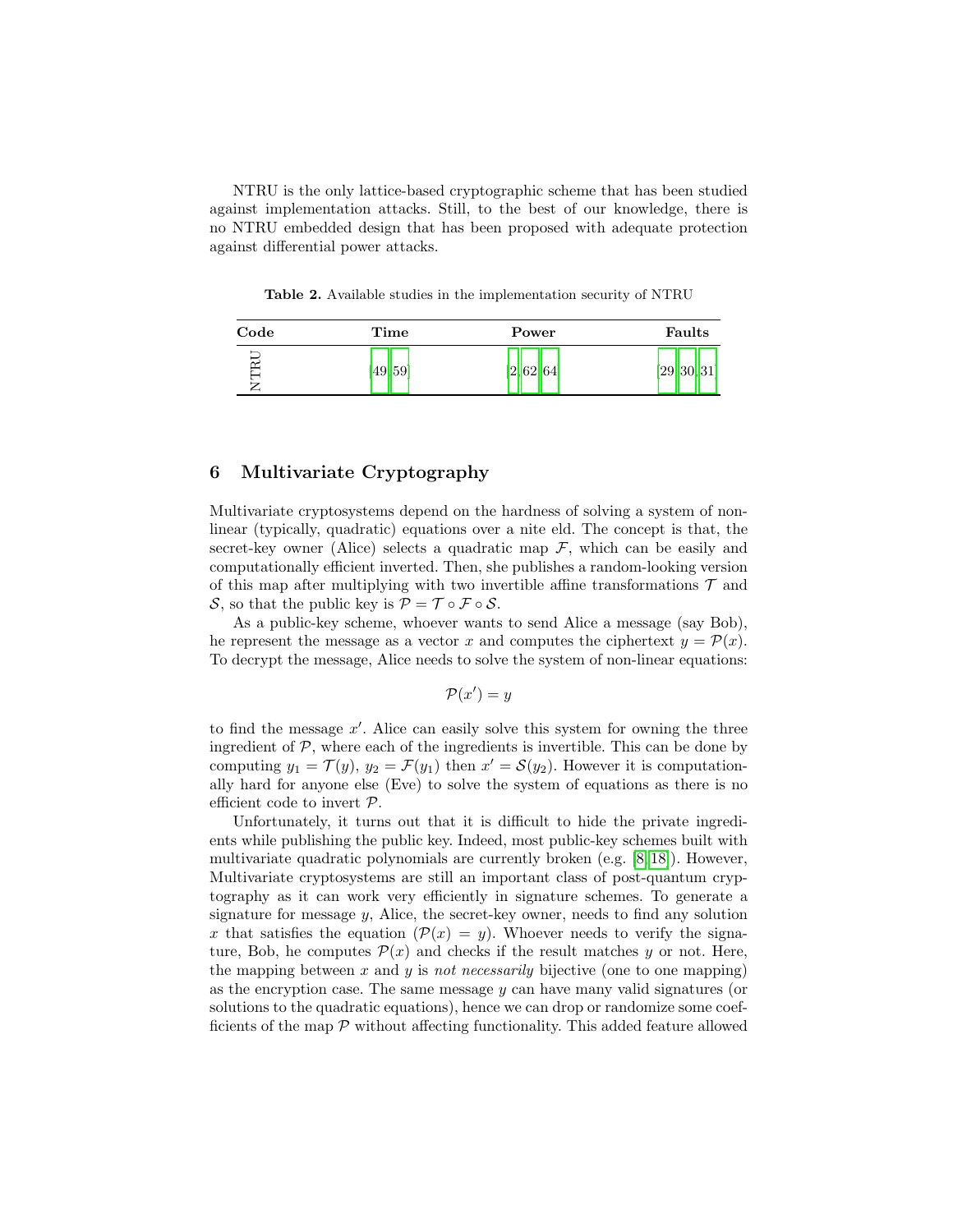the design of several secure multivariate signature schemes (e.g. Unbalanced Oil and Vinegar (UOV) [\[32\]](#page-11-17), Rainbow [\[14\]](#page-10-16) and Tame Transformation Signatures (TTS) [\[63\]](#page-13-5)). These signature scheme were practically implemented on a low-cost 8-bit microcontroller [\[13,](#page-10-17) [57\]](#page-12-16).

#### 6.1 Current Attacks and Open Research Problems

It is fairly reasonable to say that, the research on the implementation security of multivariate cryptographic schemes has not started yet. The reason is that, SCA evaluates only practical instances, which are built only after gaining some confidence in the mathematical security of a given scheme, which did not happen for most multivariate schemes. To the best of our knowledge, there are only two studies in this direction. First, Okeya et al. proposed side-channel attack on Sash [\[43\]](#page-12-17), an encryption scheme that is currently broken. Also, Hashimoto et al. proposed fault attacks against several signature schemes [\[23\]](#page-11-18). To date, there is no study that address the power analysis of any multivariate cryptosystem.

As a future research direction, practical multivariate cryptosystem (e.g. [\[13,](#page-10-17) [57\]](#page-12-16)) can be investigated against simple and differential power attacks. Also, secure instantiations need to be designed before using multivariate cryptosystem in any embedded product.

## <span id="page-9-1"></span>7 Conclusion

This work presents an exhaustive survey of the research efforts in designing postquantum cryptographic schemes on embedded systems with resistance against implementation attacks. Our study shows that, there are only very limited explorations of the implementation space, especially for embedded systems in software and hardware, for most of the post-quantum schemes. Consequently, the impact of countermeasures to such implementations is even less studied.

With respect to implementation attacks, Code based cryptography has received the majority of analysis so far, followed by lattice-based cryptography. Hash-based cryptography, while available and stable for a long time, has seen little effort with respect to implementation security, as has Multivariate cryptography. In many cases, these studies have shown that post-quantum schemes behave quite differently to the well studied and currently used public key schemes. Hence, we believe that the state of the art motivates deeper efforts, both in terms of further vulnerability analysis as well as deeper study of countermeasures.

### References

- <span id="page-9-0"></span>1. NASA's quantum artificial intelligence laboratory.
- <span id="page-9-3"></span>2. A. Atici, L. Batina, B. Gierlichs, and I. Verbauwhede. Power analysis on NTRU implementations for RFIDs: First results. 2008.
- <span id="page-9-2"></span>3. D. Augot, M. Finiasz, and N. Sendrier. A family of fast syndrome based cryptographic hash functions. In Progress in Cryptology Mycrypt 2005, volume 3715 of Springer LNCS, pages 64–83. 2005.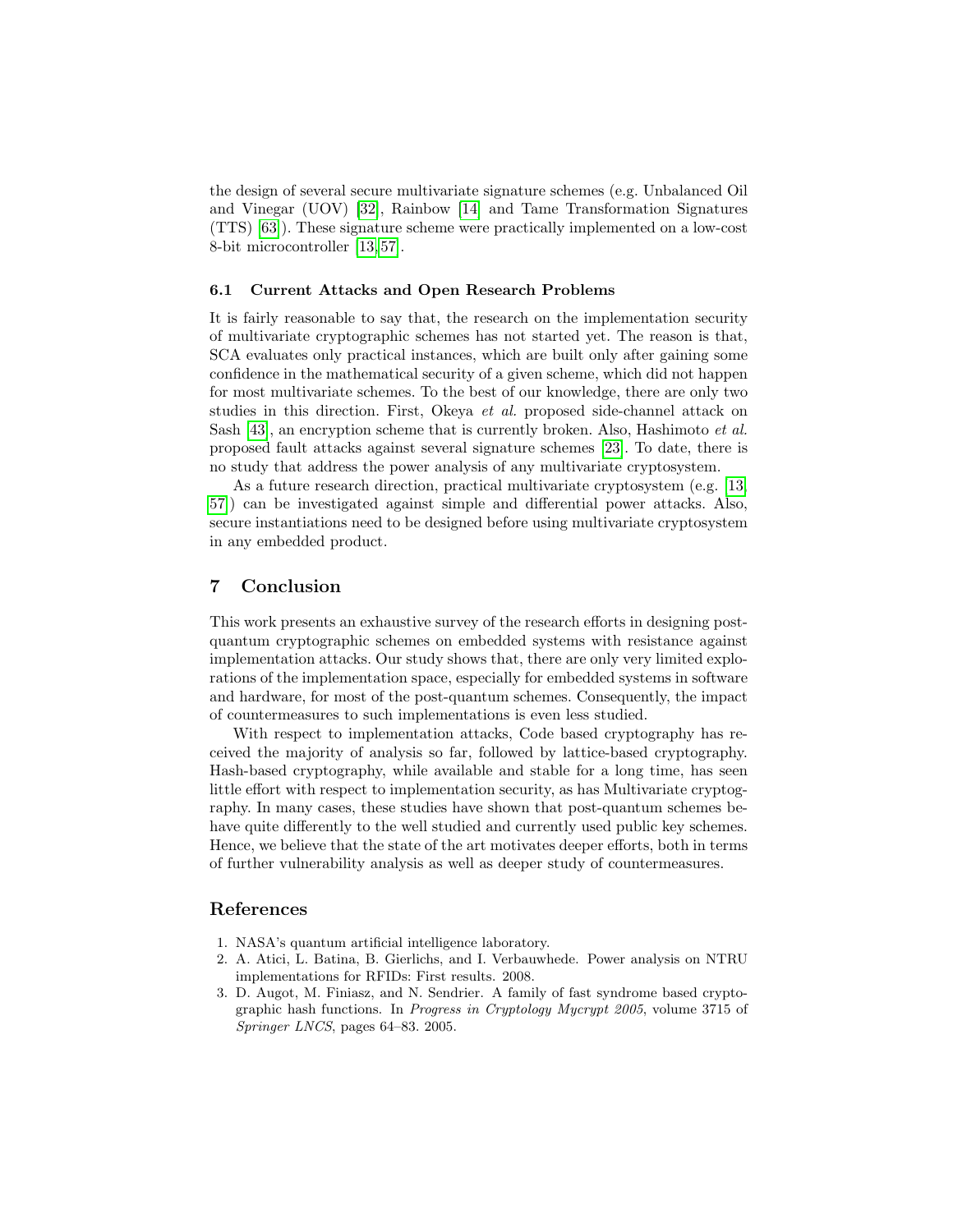- <span id="page-10-4"></span>4. R. Avanzi, S. Hoerder, D. Page, and M. Tunstall. Side-channel attacks on the McEliece and Niederreiter public-key cryptosystems. Journal of Cryptographic Engineering, 1(4):271–281, 2011.
- <span id="page-10-9"></span>5. D. J. Bernstein, D. Hopwood, A. Hülsing, T. Lange, R. Niederhagen, L. Papachristodoulou, P. Schwabe, and Z. Wilcox-O'Hearn. SPHINCS: practical stateless hash-based signatures. Tech Report, October 2014.
- <span id="page-10-13"></span>6. B. Bilgin, J. Daemen, V. Nikov, S. Nikova, V. Rijmen, and G. Van Assche. Efficient and first-order DPA resistant implementations of keccak. In CARDIS 2013, 2013.
- <span id="page-10-0"></span>7. D. Boneh, R. DeMillo, and R. Lipton. On the importance of checking cryptographic protocols for faults. In Advances in Cryptology EUROCRYPT 97, volume 1233 of Springer LNCS, pages 37–51. 1997.
- <span id="page-10-14"></span>8. C. Bouillaguet, P.-A. Fouque, and G. Macario-Rat. Practical key-recovery for all possible parameters of SFLASH. In Advances in Cryptology ASIACRYPT 2011, volume 7073 of Springer LNCS, pages 667–685. 2011.
- <span id="page-10-12"></span>9. J. Buchmann, E. Dahmen, E. Klintsevich, K. Okeya, and C. Vuillaume. Merkle signatures with virtually unlimited signature capacity. In Applied Cryptography and Network Security, volume 4521 of Springer LNCS, pages 31–45. 2007.
- <span id="page-10-8"></span>10. P. Cayrel and P. Dusart. McEliece/Niederreiter PKC: Sensitivity to fault injection. In Future Information Technology (FutureTech), 2010  $5<sup>th</sup>$  International Conference on, pages 1–6, May 2010.
- <span id="page-10-7"></span>11. C. Chen, T. Eisenbarth, I. von Maurich, and R. Steinwandt. Differential power analysis of a mceliece cryptosystem. Cryptology ePrint Archive, Report 2014/534, 2014. <http://eprint.iacr.org/>.
- <span id="page-10-1"></span>12. N. Courtois, M. Finiasz, and N. Sendrier. How to achieve a McEliece-based digital signature scheme. In Advances in Cryptology ASIACRYPT 2001, volume 2248 of Springer LNCS, pages 157–174. 2001.
- <span id="page-10-17"></span>13. P. Czypek, S. Heyse, and E. Thomae. Efficient implementations of MQPKS on constrained devices. In Cryptographic Hardware and Embedded Systems, CHES 2012, volume 7428 of Springer LNCS, pages 374–389. 2012.
- <span id="page-10-16"></span>14. J. Ding and D. Schmidt. Rainbow, a new multivariable polynomial signature scheme. In Applied Cryptography and Network Security, volume 3531 of Springer LNCS, pages 164–175. 2005.
- <span id="page-10-11"></span>15. C. Dods, N. P. Smart, and M. Stam. Hash Based Digital Signature Schemes. In Cryptography and Coding, pages 96–115, 2005.
- <span id="page-10-5"></span>16. T. Eisenbarth, T. Güneysu, S. Heyse, and C. Paar. MicroEliece: McEliece for embedded devices. In Cryptographic Hardware and Embedded Systems - CHES 2009, volume 5747 of Springer LNCS, pages 49–64. 2009.
- <span id="page-10-10"></span>17. T. Eisenbarth, I. von Maurich, and X. Ye. Faster hash-based signatures with bounded leakage. In Selected Areas in Cryptography – SAC 2013, Springer LNCS, pages 223–243. 2014.
- <span id="page-10-15"></span>18. J.-C. Faugre and A. Joux. Algebraic cryptanalysis of hidden field equation (HFE) cryptosystems using grbner bases. In Advances in Cryptology - CRYPTO 2003, volume 2729 of Springer LNCS, pages 44–60. 2003.
- <span id="page-10-2"></span>19. J.-B. Fischer and J. Stern. An efficient pseudo-random generator provably as secure as syndrome decoding. In Advances in Cryptology, EUROCRYPT 96, volume 1070 of Springer LNCS, pages 245–255. 1996.
- <span id="page-10-3"></span>20. P. Gaborit, C. Lauradoux, and N. Sendrier. Synd: a fast code-based stream cipher with a security reduction. In Information Theory, 2007. ISIT 2007. IEEE International Symposium on, pages 186–190, June 2007.
- <span id="page-10-6"></span>21. R. Gallager. Low-density parity-check codes. Information Theory, IRE Transactions on, 8(1):21–28, January 1962.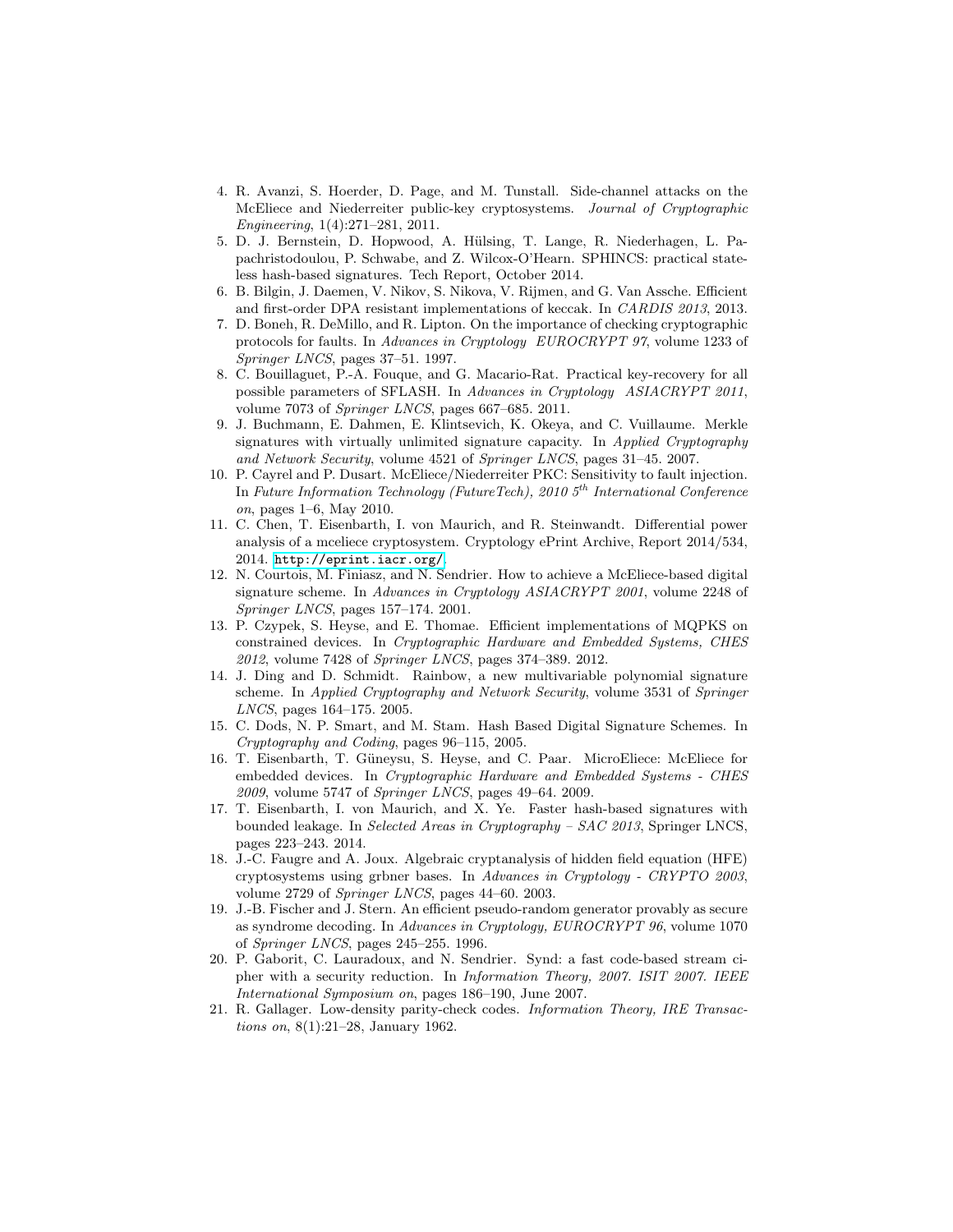- <span id="page-11-0"></span>22. L. K. Grover. A fast quantum mechanical algorithm for database search. In Proceedings of the Twenty-eighth Annual ACM Symposium on Theory of Computing, STOC '96, pages 212–219, New York, NY, USA, 1996. ACM.
- <span id="page-11-18"></span>23. Y. Hashimoto, T. Takagi, and K. Sakurai. General fault attacks on multivariate public key cryptosystems. In Post-Quantum Cryptography, volume 7071 of Springer LNCS, pages 1–18. 2011.
- <span id="page-11-6"></span>24. S. Heyse, A. Moradi, and C. Paar. Practical power analysis attacks on software implementations of McEliece. In Post-Quantum Cryptography, volume 6061 of Springer LNCS, pages 108–125. 2010.
- <span id="page-11-8"></span>25. S. Heyse, I. von Maurich, and T. Güneysu. Smaller keys for code-based cryptography: QC-MDPC McEliece implementations on embedded devices. In Cryptographic Hardware and Embedded Systems - CHES 2013, volume 8086 of Springer LNCS, pages 273–292. 2013.
- <span id="page-11-13"></span>26. J. Hoffstein, J. Pipher, and J. Silverman. NTRU: A ring-based public key cryptosystem. In Algorithmic Number Theory, volume 1423 of Springer LNCS, pages 267–288. 1998.
- <span id="page-11-12"></span>27. A. Hülsing. W-OTS+ - Shorter Signatures for Hash-Based Signature Schemes. In AFRICACRYPT, pages 173–188, 2013.
- <span id="page-11-11"></span>28. A. Hülsing, L. Rausch, and J. Buchmann. Optimal parameters for xmss mt. In Security Engineering and Intelligence Informatics, volume 8128, pages 194–208. Springer LNCS, 2013.
- <span id="page-11-15"></span>29. A. Kamal and A. Youssef. Fault analysis of the NTRUSign digital signature scheme. Cryptography and Communications, 4(2):131–144, 2012.
- <span id="page-11-16"></span>30. A. Kamal and A. Youssef. Strengthening hardware implementations of NTRU-Encrypt against fault analysis attacks. Journal of Cryptographic Engineering, 3(4):227–240, 2013.
- <span id="page-11-14"></span>31. A. A. Kamal and A. Youssef. Fault analysis of the NTRUEncrypt cryptosystem. IEICE transactions on fundamentals of electronics, communications and computer sciences, 94(4):1156–1158, 2011.
- <span id="page-11-17"></span>32. A. Kipnis, J. Patarin, and L. Goubin. Unbalanced oil and vinegar signature schemes. In Advances in Cryptology EUROCRYPT 99, volume 1592 of Springer LNCS, pages 206–222. 1999.
- <span id="page-11-9"></span>33. L. Lamport. Constructing Digital Signatures from a One-Way Function. Technical report, CSL-98, SRI International, 1979.
- <span id="page-11-2"></span>34. Y. Li, K. Sakiyama, S. Gomisawa, T. Fukunaga, J. Takahashi, and K. Ohta. Fault sensitivity analysis. In Cryptographic Hardware and Embedded Systems, CHES 2010, volume 6225 of Springer LNCS, pages 320–334. 2010.
- <span id="page-11-1"></span>35. S. Mangard, E. Oswald, and T. Popp. Power analysis attacks: Revealing the secrets of smart cards, volume 31. Springer, 2008.
- <span id="page-11-3"></span>36. R. J. McEliece. A public-key cryptosystem based on algebraic coding theory. DSN progress report, 42(44):114–116, 1978.
- <span id="page-11-10"></span>37. R. C. Merkle. A Certified Digital Signature. In CRYPTO, pages 218–238, 1989.
- <span id="page-11-5"></span>38. R. Misoczki and P. Barreto. Compact McEliece keys from Goppa codes. In Selected Areas in Cryptography, volume 5867 of Springer LNCS, pages 376–392. 2009.
- <span id="page-11-4"></span>39. R. Misoczki, J.-P. Tillich, N. Sendrier, and P. Barreto. MDPC-McEliece: New McEliece variants from moderate density parity-check codes. In Information Theory Proceedings (ISIT), 2013 IEEE International Symposium on, pages 2069–2073, 2013.
- <span id="page-11-7"></span>40. H. Molter, M. Stöttinger, A. Shoufan, and F. Strenzke. A simple power analysis attack on a McEliece cryptoprocessor. Journal of Cryptographic Engineering, 1(1):29–36, 2011.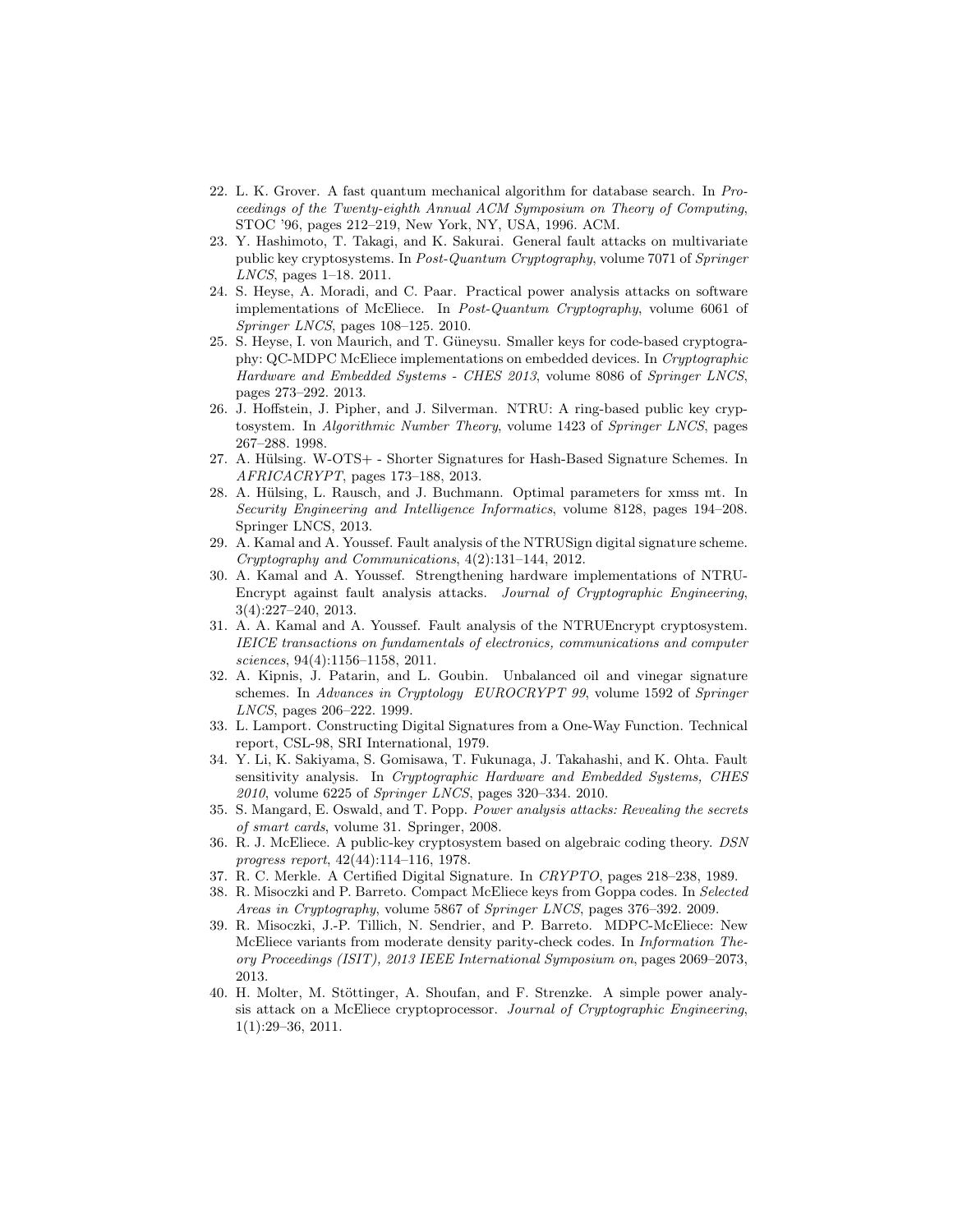- <span id="page-12-0"></span>41. A. Moradi, O. Mischke, and T. Eisenbarth. Correlation-Enhanced Power Analysis Collision Attack. In Cryptographic Hardware and Embedded Systems – CHES 2010, volume 6225 of Springer LNCS, pages 125–139. 2010.
- <span id="page-12-1"></span>42. H. Niederreiter. Knapsack-type cryptosystems and algebraic coding theory. Problems of Control and Information Theory, 15(2):159–166, 1986.
- <span id="page-12-17"></span>43. K. Okeya, T. Takagi, and C. Vuillaume. On the importance of protecting delta; in SFLASH against side channel attacks. In Information Technology: Coding and Computing, 2004. Proceedings. ITCC 2004. International Conference on, volume 2, pages 560–568 Vol.2, 2004.
- <span id="page-12-4"></span>44. N. Patterson. The algebraic decoding of Goppa codes. Information Theory, IEEE Transactions on, 21(2):203–207, 1975.
- <span id="page-12-12"></span>45. X. F. A. A. D. M. L. Pei Luo, Yunsi Fei and D. R. Kaeli. Power analysis attack on hardware implementation of mac-keccak on fpgas. Cryptology ePrint Archive, Report 2014/854, 2014.
- <span id="page-12-14"></span>46. O. Regev. On lattices, learning with errors, random linear codes, and cryptography. J. ACM, 56(6):34:1–34:40, 2009.
- <span id="page-12-6"></span>47. A. Shoufan, F. Strenzke, H. Molter, and M. Stöttinger. A timing attack against patterson algorithm in the McEliece PKC. In Information, Security and Cryptology, ICISC 2009, volume 5984 of Springer LNCS, pages  $161-175$ . 2010.
- <span id="page-12-10"></span>48. A. Shoufan, T. Wink, G. Molter, S. Huss, and F. Strentzke. A novel processor architecture for McEliece cryptosystem and fpga platforms. In Application-specific Systems, Architectures and Processors, 2009. ASAP 2009. 20th IEEE International Conference on, pages 98–105, 2009.
- <span id="page-12-15"></span>49. J. Silverman and W. Whyte. Timing attacks on NTRUEncrypt via variation in the number of hash calls. In Topics in Cryptology, CT-RSA 2007, volume 4377 of Springer LNCS, pages 208–224. 2006.
- <span id="page-12-2"></span>50. J. Stern. A new identification scheme based on syndrome decoding. In Advances in Cryptology CRYPTO 93, volume 773 of Springer LNCS, pages 13–21. 1994.
- <span id="page-12-8"></span>51. F. Strenzke. A timing attack against the secret permutation in the McEliece PKC. In Post-Quantum Cryptography, volume 6061 of Springer LNCS, pages 95–107. 2010.
- <span id="page-12-7"></span>52. F. Strenzke. Message-aimed side channel and fault attacks against public key cryptosystems with homomorphic properties. Journal of Cryptographic Engineering, 1(4):283–292, 2011.
- <span id="page-12-9"></span>53. F. Strenzke. Timing attacks against the syndrome inversion in code-based cryptosystems. In Post-Quantum Cryptography, volume 7932 of Springer LNCS, pages 217–230. 2013.
- <span id="page-12-5"></span>54. F. Strenzke, E. Tews, H. Molter, R. Overbeck, and A. Shoufan. Side channels in the McEliece PKC. In Post-Quantum Cryptography, volume 5299 of Springer LNCS, pages 216–229. 2008.
- <span id="page-12-11"></span>55. M. Taha and P. Schaumont. Differential power analysis of mac-keccak at any key-length. In Advances in Information and Computer Security, volume 8231 of Springer LNCS, pages 68–82. 2013.
- <span id="page-12-13"></span>56. M. Taha and P. Schaumont. Side-channel countermeasure for SHA-3 at almostzero area overhead. In Hardware-Oriented Security and Trust (HOST), 2014 IEEE International Symposium on, pages 93–96, May 2014.
- <span id="page-12-16"></span>57. S. Tang, H. Yi, J. Ding, H. Chen, and G. Chen. High-speed hardware implementation of rainbow signature on fpgas. In Post-Quantum Cryptography, volume 7071 of Springer LNCS, pages 228–243. 2011.
- <span id="page-12-3"></span>58. P. Véron. Improved identification schemes based on error-correcting codes. Applicable Algebra in Engineering, Communication and Computing, 8(1):57–69, 1997.